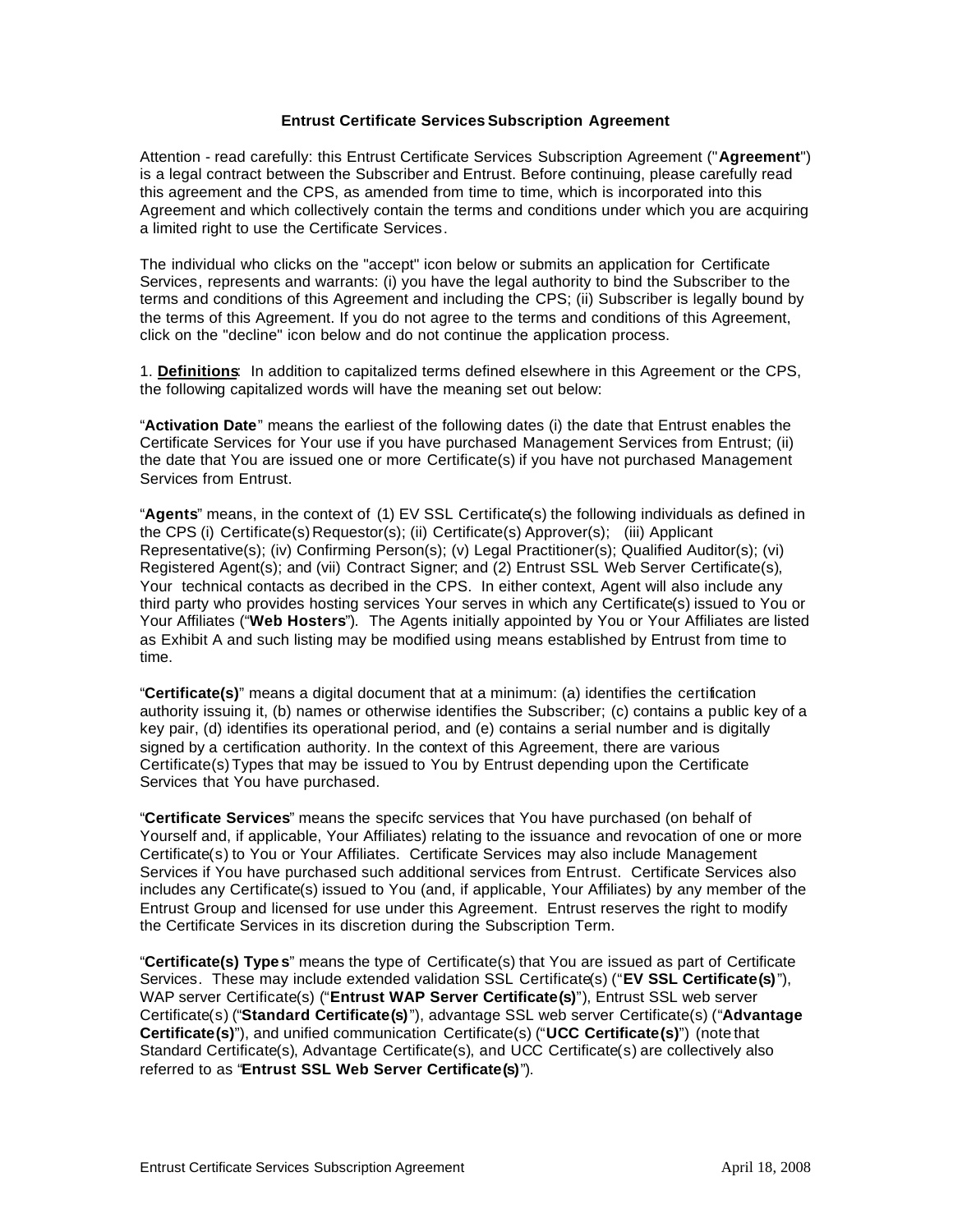"**Contract Signer**" means the individual who agrees to this Agreement on behalf of, and under the authority of, the Subscriber.

"**CPS**" means the most recent version of the certification practice statement that is incorporated by reference into this Agreement and the Certificate(s) that You are issued, as may be amended from time to time in accordance with the terms of the CPS. The CPS applicable to a specific Certificate(s) that You are issued in connection with Certificate Services depends on the Certificate(s) Type(s) and can be found on the Internet at http://www.entrust.net/cps or by contacting Entrust. For example, use of EV SSL Certificate(s) is governed by the most recent version of the document titled "Certification Practice Statements - EV SSL Certificate(s)", use of Entrust WAP Server Certificate(s) is governed by the most recent version of the document titled "Certification Practice Statements - WAP Certificate(s) WAP", and use of Entrust SSL Web Server Certificate(s) is governed by the most recent version of the document titled "Certification Practice Statement - SSL Certificate(s)".

"**Enterprise** " means You, Your Agents, and Your Affiliates.

"**Entrust**" means Entrust, Inc. if You are a resident of the United States; otherwise, Entrust means Entrust Limited. "Entrust Group" means collectively Entrust, Inc., its subsidiaries, its licensors (including for the avoidance of any doubt Microsoft), its Resellers, its suppliers, and the directors, officers, employees, agents and independent contractors of any of them.

"**EV Guidelines**" means the most recent version of the CA/Browser Forum Guidelines For Extended Validation Certificates posted on the Internet at http://www.cabforum.org/.

"**Governmental Authority**" means any foreign or domestic national, provincial, state, territorial, or local government authority; quasi-governmental authority; court; government organization; government commission; governmental board, bureau or instrumentality; regulatory, administrative or other agency; or any political or other subdivision, department, or branch of any of the forgoing.

"**Management Services**" means a self-service administration tool hosted by Entrust that is designed to help You manage Certificate(s) that may be made available to You by Entrust that enables You to manage the issuance, revocation, and expiry of one or more Certificate(s) issued to You as part of Certificate Services.

"**Person**" means and includes an individual, corporation, business, trust, partnership, limited liability company, association, joint venture, Governmental Authority, public corporation, or any other legal or commercial entity.

"**Reseller**" means a legal entity authorized by Entrust to resell Certificate Services to You.

"**Microsoft**" means Microsoft Corporation, a Washington corporation, with its principal place of business at One Microsoft Way, Redmond, Washington 98052-6399.

"**Subscription Fees**" means the fees established by Entrust that You will pay to use the Certificate Services, as posted from time to time at Entrust's internet web site and/or in the documentation included with the Management Services, or as set out in a quotation issued to You by Entrust, or as set out in a purchase order issued by You to Entrust (or an authorized reseller of Entrust) that has been accepted by Entrust. In spite of the foregoing, if You have purchased the Certificate Services through a Reseller the Subscription Fees will be the fees agreed to between You and such Reseller provided that such Reseller pays to Entrust such portion of such Subscription Fees as required pursuant to the written agreement between Entrust and such Reseller.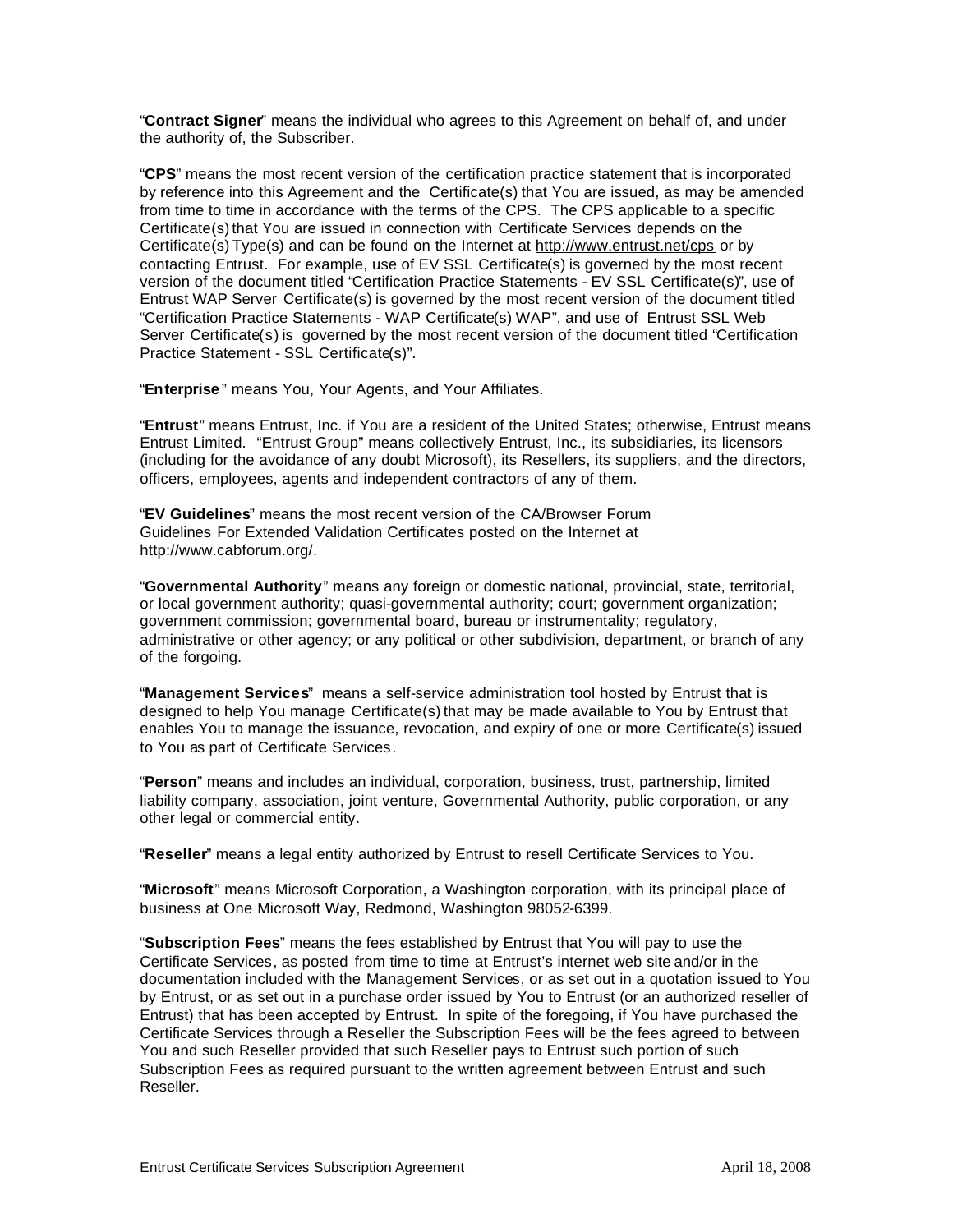"**Subscription Term**" means the length of time that You have subscribed to purchase Certificate Services commencing on the Activation Date. In the case where You have purchased Certificate Services that include Management Services, the Subscription Term is the period of time for which You have purchased the right to use Management Services, irrespective of whether the Certificate(s) that are issued to You as part of Certificate Services have validity periods extending beyond such period of time. In the case where You have purchased Certificate Services that do not include Management Services, the Subscription Term is validity period of the applicable Certificate(s). In either case, the Subscription Term may be shortened pursuant to Section 7 of this Agreement.

"**You**", "**Your**" or "**Subscriber**" means the Person who has entered into this Agreement to receive Certificate Services.

"**Your Affiliates**" means Your controlled subsidiaries. In this context, a Subscriber controls a subsidiary if it owns fifty percent (50%) or more of the voting rights for the board of directors or other mechanism of control for the corporation or other entity.

#### 2. **Services and License** .

- (a) Issuance of Certificate(s): Upon receipt of Your application for Certificate Services, Entrust or a subcontractor acting on behalf of Entrust will perform limited verification (as described in the CPS) of the information submitted by Enterprise. After completing such verification, Entrust may issue You or Your Affiliates (if applicable) one or more Certificate(s) (depending on the amount of Subscription Fees You have paid) as described in the CPS. If Entrust issues Certificate(s) services to You or Your Affiliates (if applicable), Entrust will make such Certificate(s) available for retrieval.
- (b) Grant of License: Subject to the terms and conditions of this Agreement, Entrust hereby grants to Enterprise a non-exclusive, non-transferable license to use the Certificate Services; provided, however, that: (i) Enterprise may only use the Certificate Services (including for the avoidance of any doubt, all Certificate(s)) in compliance with this Agreement and the CPS, for the sole purposes of securing communications pertaining to Enterprise related business. If the Certificate Services include Management Services, Enterprise may only use the Management Services in compliance with this Agreement and the CPS for the purpose of managing Certificate(s) issued by Entrust to You or Your Affiliates. All use of the Management Services must be in accordance with the documentation supplied to You as part of the Management Services. If Entrust makes computer software available to Enterprise for download as part of the Certificate Services, such software will be licensed to Enterprise under the terms of the license agreement embedded in or associated with such software. Enterprise does not acquire any rights, express or implied, in the Certificate Services, other than those rights specified in this Agreement and the CPS. Enterprise will not host, time-share, rent, lease, sell, license, sublicense, assign, distribute or otherwise transfer any component of Certificate Services, except as provided in this Agreement and the CPS. If one or more enabling mechanisms ("**License String**") that provides Enterprise with access to the Certificate Services is supplied to Enterprise, Enterprise may only use such Licensing String for the purpose of using the Certificate Services and Enterprise may not copy or alter a Licensing String. Each permitted copy of all or part of any item of Certificate Services must include all copyright notices, restricted rights legends, proprietary markings and the like exactly as they appear on the copy delivered by Entrust to Enterprise. You may only deploy the number of Certificates that You have purchased from Entrust or its Reseller. The Certificate Services and all modifications, enhancements and derivative works thereof, including all right, title and interest (and all intellectual proprietary rights therein) remain the sole and exclusive property of Entrust and/or its third-party licensors. Enterprise will not copy, modify, adapt or merge copies of the Certificate Services except as provided in this Agreement and the CPS. Enterprise will not translate, reverse engineer, de-compile or disassemble the Certificate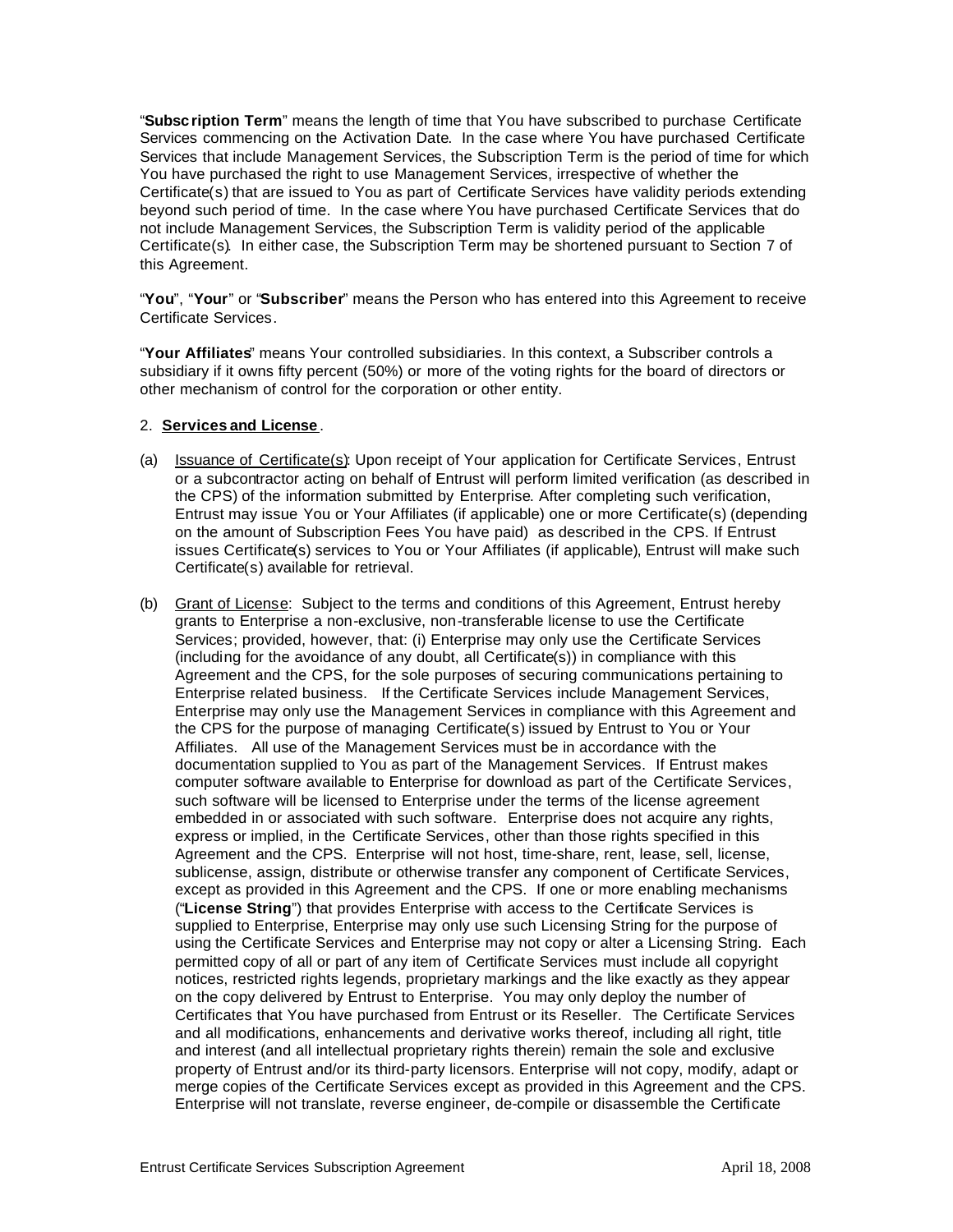Services except to the extent that law explicitly prohibits this restriction notwithstanding a contractual restriction to the contrary. Enterprise will comply with all applicable laws including, without limitation, laws relating to import, export, licensing, and data protection, as they apply to the activities contemplated under this Agreement including without limitation Enterprise's right to export, import or use the Certificate Services. Enterprise will immediately cease to use the Certificate Services upon (a) expiration of the Subscription Term; (b) upon Enterprise's breach of this Agreement including the CPS.

(c) Lifecycle Monitoring Service: Entrust will provide You with a lifecycle monitoring service ("**LMS**"). The LMS is designed to reduce the chance of disruption of Your service which may be caused by the expiration of the Your Certificate(s). Entrust will use commercially reasonable efforts to send an email to the technical contact listed in the information provided to Entrust with Your Certificate Services Application (such person referred to as "**Notice Recipient**"). Such email will inform the Notice Recipient that Your Certificate(s) is due to expire shortly. Usually, the email notification will be sent approximately thirty (30) and fifteen (15) days prior to the date on which Your Certificate(s) is due to expire. In the event that the Notice Recipient changes, You can still receive a LMS email notice if You provide Entrust with updated contact information for the Notice Recipient at least sixty (60) days prior to the date that Your Certificate(s) is due to expire. You will not be eligible for the LMS if Your Notice Recipient changes and Entrust is not informed of such change within the time period set forth above.

## 3. **Fees**.

You will pay all applicable Subscription Fees for any Certificate Services issued to You, plus any additional taxes. Such payment will be made within thirty (30) days of the receipt of an invoice from Entrust for any such Certificate Services; provided, however that if You have purchased the Certificate Services through a Reseller then the payment terms will be those terms established between You and such Reseller. In the event that You do not pay the applicable fees for any Certificate Services extended to You (or where You have purchased the Certificate Services through a Reseller and such Reseller does not not pay Entrust the applicable fees for any Certificate Services in accordance with Entrust's agreement with such Reseller), Enterprise will not be entitled to use such Certificate Services (including for the avoidance of any doubt, any Certificate(s)) and Entrust may refused to process any subsequent applications submitted by You for additional Certificate Services and revoke all Certificate(s). All amounts due under this Agreement to Entrust must be paid to the invoicing member of the Entrust Group.

### **4. Representations, Warranties And Additional Obligations**

You represent and warrant to Entrust and all third parties who rely or use the Certificate Services issued to You, that You have the authority to bind Your Affiliates to this Agreement and the CPS as a Subscriber (if Your Affiliates are issued any Certificate(s) or otherwise receive any Certificate Services in connection with the Management Services purchased hereunder, if applicable). You futher represent and warrant that:

- (i) all information provided to Entrust or to any independent third-party Registration Authorities, both in the Certificate(s) Request and as otherwise requested by Entrust in connection with the issuance of the Certificate(s) to be supplied by Entrust, is accurate and complete and does not contain any errors, omissions, or misrepresentations;
- (ii) the Private Key corresponding to the Public Key submitted to Entrust in connection with Certificate Services Application was created using sound cryptographic techniques and all measures necessary have been taken to maintain sole control of, keep confidential, and properly protect the Private Key (and any associated access information or device – e.g., password or token) at all times;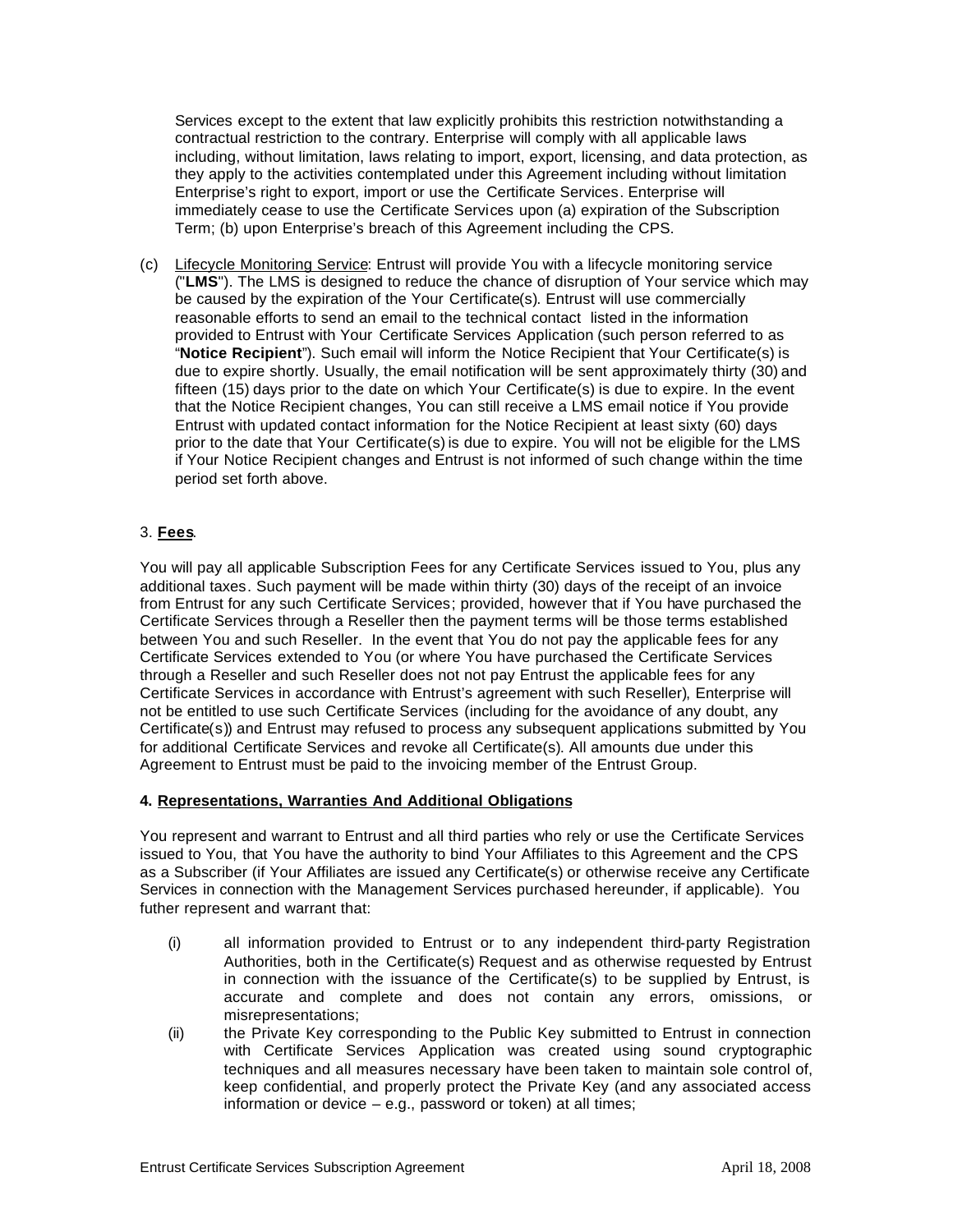- (iii) any information provided to Entrust or to any independent third-party Registration Authorities in connection with Certificate Services Application does not infringe, misappropriate, dilute, unfairly compete with, or otherwise violate the intellectual property, or other rights of any person, entity, or organization in any jurisdiction;
- (iv) the Certificate(s) will not be installed or used until it has reviewed and verified the accuracy of the data in each Certificate(s);
- (v) the Certificate(s) will be installed only on the server accessible at the domain name listed on the Certificate(s), and will only be used in compliance with all applicable laws, solely for authorized company business, and solely in accordance with the Agreement and the CPS;
- (vi) Entrust will be immediately notified if any information included in the Certificate Services Application changes or if any change in any circumstances would make the information in the Certificate Services Application misleading or inaccurate;
- (vii) all use of the Certificate Services and its associated private key will cease immediately, and the Subscriber will promptly request the revocation of the Certificate Services, if (1) any information included in the Subscriber's Certificate Services changes or if any change in any circumstances would make the information in the Certificate Services misleading or inaccurate; or (2) there is any actual or suspected misuse or compromise of the Private Key associated with the Public Key in the Certificate Services;
- (viii) all use of the Certificate Services will cease upon expiration or revocation of such Certificate Services, and such Certificate Services will be removed from the devices and/or software in which it has been installed;
- (ix) the Certificate Services will not be used for any hazardous or unlawful (including tortious) activities;
- (x) Your Agent's are duly authorized and qualified to perform this Agreement on Your Behalf, and such Agents will meet the requirements of this Agreement, the applicable CPS and, in the case of EV SSL Certificate(s), the Guidelines;
- (xi) the subject named in the Certificate(s) corresponds to You, and that You legally exist as a valid entity in the jurisdiction of incorporation specified in the Certificate(s); and
- (xii) You have the exclusive right to use the domain name listed in Certificate.

You expressly agree that You will:

- a) cause Your Affiliates who receive any Certificate Services hereunder, and Your Agents, to comply with the requirements of this Agreement, the applicable CPS and, in the case of EV SSL Certificate(s), the Guidelines;
- b) understand and, if necessary, receive proper education in the use of Public-Key cryptography and Certificate(s) including Certificate Services;
- c) provide, in any communications with Entrust or an independent third-party Registration Authority, correct information with no errors, misrepresentations, or omissions;
- d) generate a new, secure, and cryptographically sound Key Pair to be used in association with the Certificate Services or Subscriber's Certificate Services Application;
- e) read and agree to all terms and conditions of the CPS;
- f) refrain from modifying the contents of Certificate Services;
- g) use Certificate Services exclusively for legal and authorized purposes in accordance with the terms and conditions of the CPS and applicable laws;
- h) only use Certificate Services on behalf of the organization listed as the Subject in such Certificate Services;
- i) keep confidential and properly protect the Private Keys;
- j) notify Entrust as soon as reasonably practicable of any change to any information included in the Subscriber's Certificate Services Application or any change in any circumstances that would make the information in the Subscriber's Certificate Services Application misleading or inaccurate;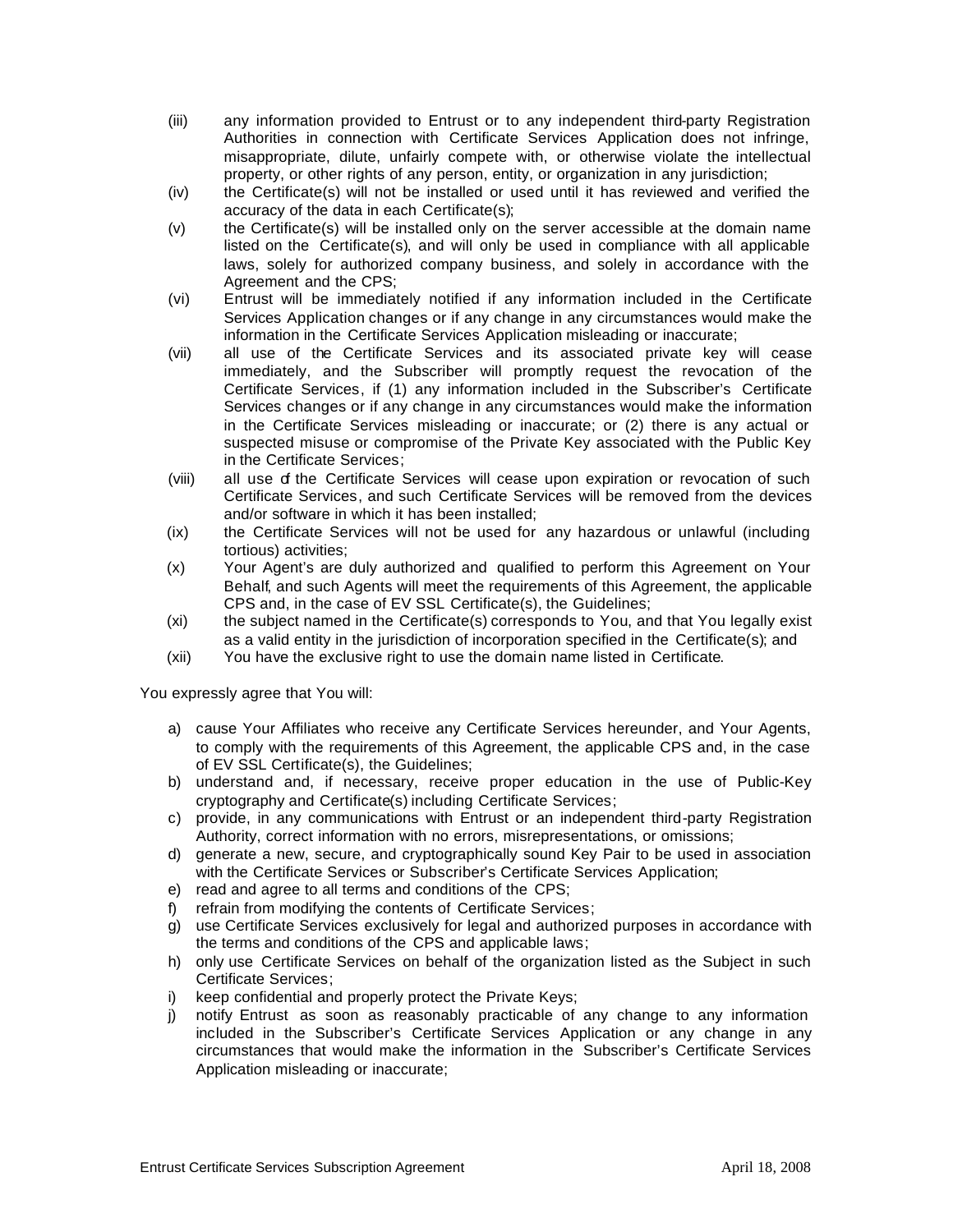- k) notify Entrust as soon as reasonably practicable of any change to any information included in the Certificate Services or any change in any circumstances that would make the information in the Certificate Services misleading or inaccurate;
- l) immediately cease to use Certificate Services if any information included in the Certificate Services or if any change in any circumstances would make the information in the Certificate Services misleading or inaccurate;
- m) notify Entrust immediately of any suspected or actual Compromise of the Private Keys and request the revocation of such Certificate Services;
- n) immediately cease to use the Certificate Services upon (a) expiration or revocation of such Certificate Services, or (b) any suspected or actual Compromise of the Private Key corresponding to the Public Key in such Certificate Services, and remove such Certificate Services from the devices and/or software in which it has been installed;
- o) only install the Certificate Services on one (1) World Wide Web server and only use such Certificate Services in connection with such server unless, otherwise expressly permitted by Entrust in writing;
- p) refrain from using the Private Key corresponding to the Public Key in the Certificate Services to sign other Certificate(s); and
- q) use appropriate judgment about whether it is appropriate, given the level of security and trust provided by Certificate Services, to use Certificate Services in any given circumstance.

Certificate Services and related information may be subject to export, import, and/or use restrictions. You will comply with all laws and regulations applicable to Your right to export, import, and/or use Certificate Services or related information, including, without limitation, all laws and regulations in respect to nuclear, chemical or biological weapons proliferation. You will be responsible for procuring all required licenses and permissions for any export, import, and/or use of Certificate Services or related information. Certain cryptographic techniques, software, hardware, and firmware ("Technology") that may be used in processing or in conjunction with Certificate Services may be subject to export, import, and/or use restrictions. You will comply with all laws and regulations applicable to a Subscriber's right to export, import, and/or use such Technology or related information. Subscribers will be responsible for procuring all required licenses and permissions for any export, import, and/or use of such Technology or related information. For the avoidance of any doubt, (1) Entrust will not be under any obligation to issue any Certificate containing pre-qualified information if such pre-qualified information is subsequently found to have changed or to be in any way inaccurate, incorrect, or misleading; (2) by submitting a request for Certificate, You are representing and warranting that the pre-qualified information has not changed and is in no way inaccurate, incorrect, or misleading; (3) Entrust shall be entitled to revoke an Certificate issued to You if (i) the pre-qualified information submitted by You is subsequently found to have changed or to be inaccurate, incorrect, or misleading, (ii) if revocation is requested by You, (iii) upon expiry or termination of this Agreement, or (iv) for any other reason identified for revocation in the CPS; (5) You must notify Entrust immediately of any change to any information included in any Certificate issued to You or any Certificate management service application submitted by You or any change circumstances that would make the information in any such Certificate or Certificate Management Service application inaccurate, incorrect, or misleading, and (6) You must notify Entrust immediately of any changes to prequalified information, or any changes in any circumstances that would make any pre-qualified information inaccurate, incorrect, or misleading.

You acknowledge that the Certificate Services (and any information incorporated therein or provided thereto) contain the confidential information of Entrust. You will not translate, reverse engineer, de-compile, disassemble, or develop competitive Certificate Services using any such information derived from Entrust's confidential information. You will retain Entrust's confidential information in confidence and will use, disclose, and copy it solely for the purpose of, and in accordance with the Agreement. You will only disclose Entrust's confidential information to Your employees and Enterprise employees with a need to know. You will use the same degree of care as You use to protect Your own confidential information of a similar nature, but no less than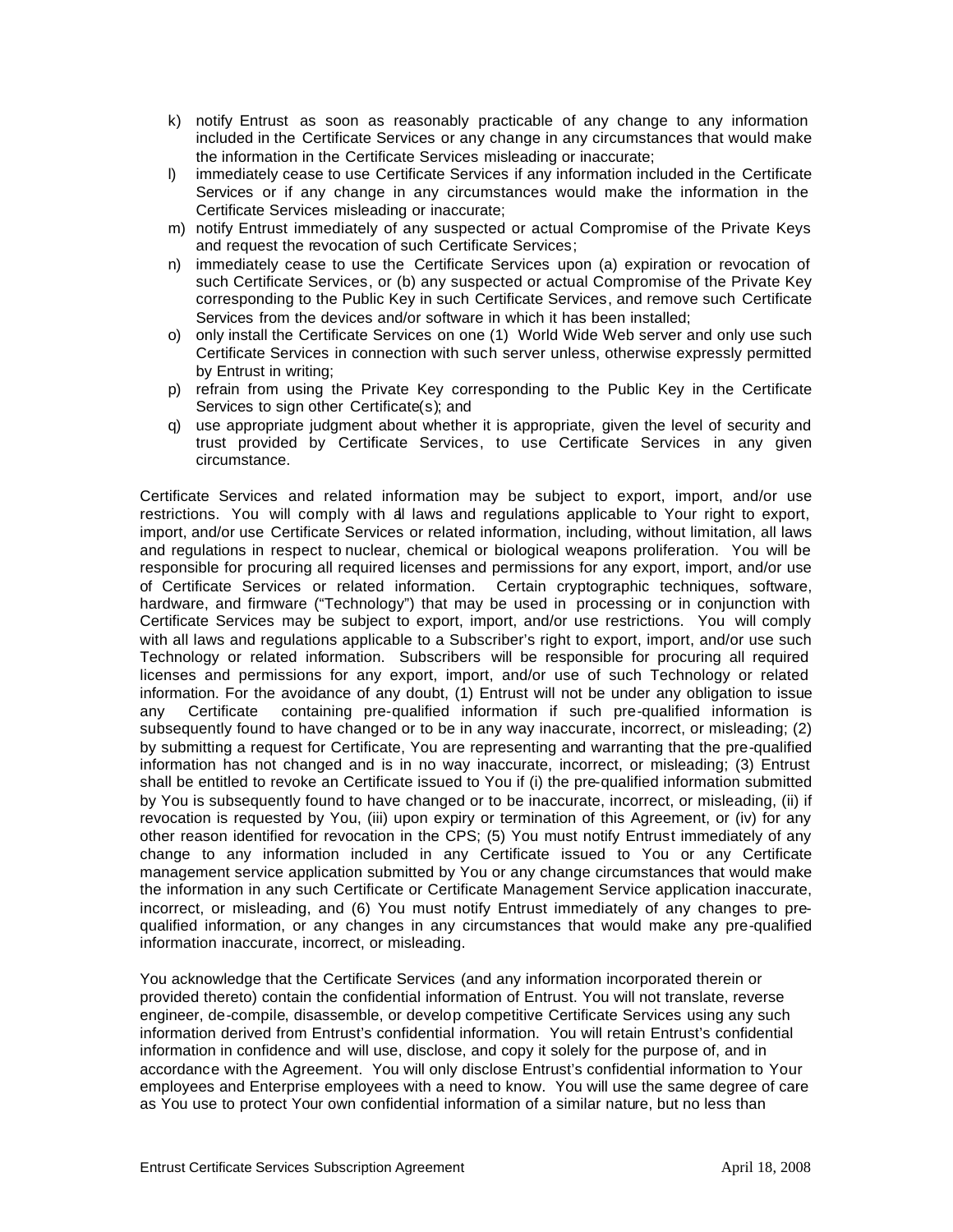reasonable care, to prevent the unauthorized use or disclosure of Entrust's confidential information.

You will not be bound by any obligations restricting disclosure and use set forth in this Agreement with respect to Entrust's confidential information, or any part thereof, which: (i) was known to You prior to disclosure, without any obligation of confidentiality; (ii) was lawfully in the public domain prior to its disclosure, or becomes publicly available other than through a breach of this Agreement; (iii) was disclosed to You by a third party, provided that such third party is not in breach of any confidentiality obligation in respect of such information; or (iv) is independently developed by You.

If You are compelled pursuant to legal, judicial, or administrative proceedings, or otherwise required by law, to disclose the confidential information of Entrust, You will use reasonable efforts to seek confidential treatment for such confidential information, and provide prior notice to Entrust to allow Entrust to seek protective or other court orders.

### 5. **DISCLAIMER OF WARRANTY**

**EXCEPT FOR THE EXPLICIT REPRESENTATIONS, WARRANTIES, AND CONDITIONS PROVIDED IN THIS AGREEMENT AND THE CPS, CERTIFICATE SERVICES AND ANY SERVICES PROVIDED IN RESPECT TO CERTIFICATE(s) ARE PROVIDED "AS IS", AND NEITHER ENTRUST GROUP NOR ANY INDEPENDENT THIRD-PARTY REGISTRATION AUTHORITIES OPERATING UNDER THE ENTRUST CERTIFICATION AUTHORITIES, NOR ANY RESELLERS, CO-MARKETERS, OR ANY SUBCONTRACTORS, DISTRIBUTORS, AGENTS, SUPPLIERS, EMPLOYEES, OR DIRECTORS OF ANY OF THE FOREGOING MAKE ANY REPRESENTATIONS OR GIVE ANY WARRANTIES, OR CONDITIONS, WHETHER EXPRESS, IMPLIED, STATUTORY, BY USAGE OF TRADE, OR OTHERWISE, AND ENTRUST GROUP, ALL INDEPENDENT THIRD-PARTY REGISTRATION AUTHORITIES OPERATING UNDER THE ENTRUST CERTIFICATION AUTHORITIES, ALL RESELLERS OR CO-MARKETERS, AND ANY SUBCONTRACTORS, DISTRIBUTORS, AGENTS, SUPPLIERS, EMPLOYEES, OR DIRECTORS OF ANY OF THE FOREGOING SPECIFICALLY DISCLAIM ANY AND ALL REPRESENTATIONS, WARRANTIES, AND CONDITIONS OF MERCHANTABILITY, NON-INFRINGEMENT, TITLE, SATISFACTORY QUALITY, OR FITNESS FOR A PARTICULAR PURPOSE. EXCEPT FOR THE EXPLICIT REPRESENTATIONS, WARRANTIES AND CONDITIONS CONTAINED IN THIS AGREEMENT AND IN THE CPS, THE ENTIRE RISK OF THE USE OF ANY CERTIFICATE SERVICES OR ANY SERVICES PROVIDED IN RESPECT CERTIFICATE SERVICES OR THE VALIDATION OF DIGITAL SIGNATURES WILL BE BORNE SOLELY BY YOU.**

#### 6. **LIMITATION OF LIABILITY:**

**IN NO EVENT WILL THE TOTAL CUMULATIVE LIABILITY OF ENTRUST GROUP, ANY INDEPENDENT THIRD-PARTY REGISTRATION AUTHORITY OPERATING UNDER AN ENTRUST CERTIFICATION AUTHORITY, ANY RESELLERS, OR CO-MARKETERS, OR ANY SUBCONTRACTORS, DISTRIBUTORS, AGENTS, SUPPLIERS, EMPLOYEES, OR DIRECTORS OF ANY OF THE FOREGOING TO ANY SUBSCRIBER, RELYING PARTY OR ANY OTHER PERSON, ENTITY, OR ORGANIZATION ARISING OUT OF OR RELATING TO ANY CERTIFICATES, CERTIFICATE SERVICES OR ANY SERVICES OR SOFTWARE PROVIDED IN RESPECT TO CERTIFICATE SERVICES, INCLUDING ANY USE OR RELIANCE ON ANY CERTIFICATE SERVICES, EXCEED TWO THOUSAND UNITED STATES DOLLARS (\$2000.00 U.S.) ("CUMULATIVE DAMAGE CAP"). THE FOREGOING LIMITATIONS WILL APPLY TO ANY LIABILITY WHETHER BASED IN CONTRACT (INCLUDING FUNDAMENTAL BREACH), TORT (INCLUDING NEGLIGENCE), LEGISLATION OR ANY OTHER THEORY OF LIABILITY, INCLUDING ANY DIRECT, INDIRECT, SPECIAL, STATUTORY, PUNITIVE, EXEMPLARY, CONSEQUENTIAL, RELIANCE, OR INCIDENTAL DAMAGES.**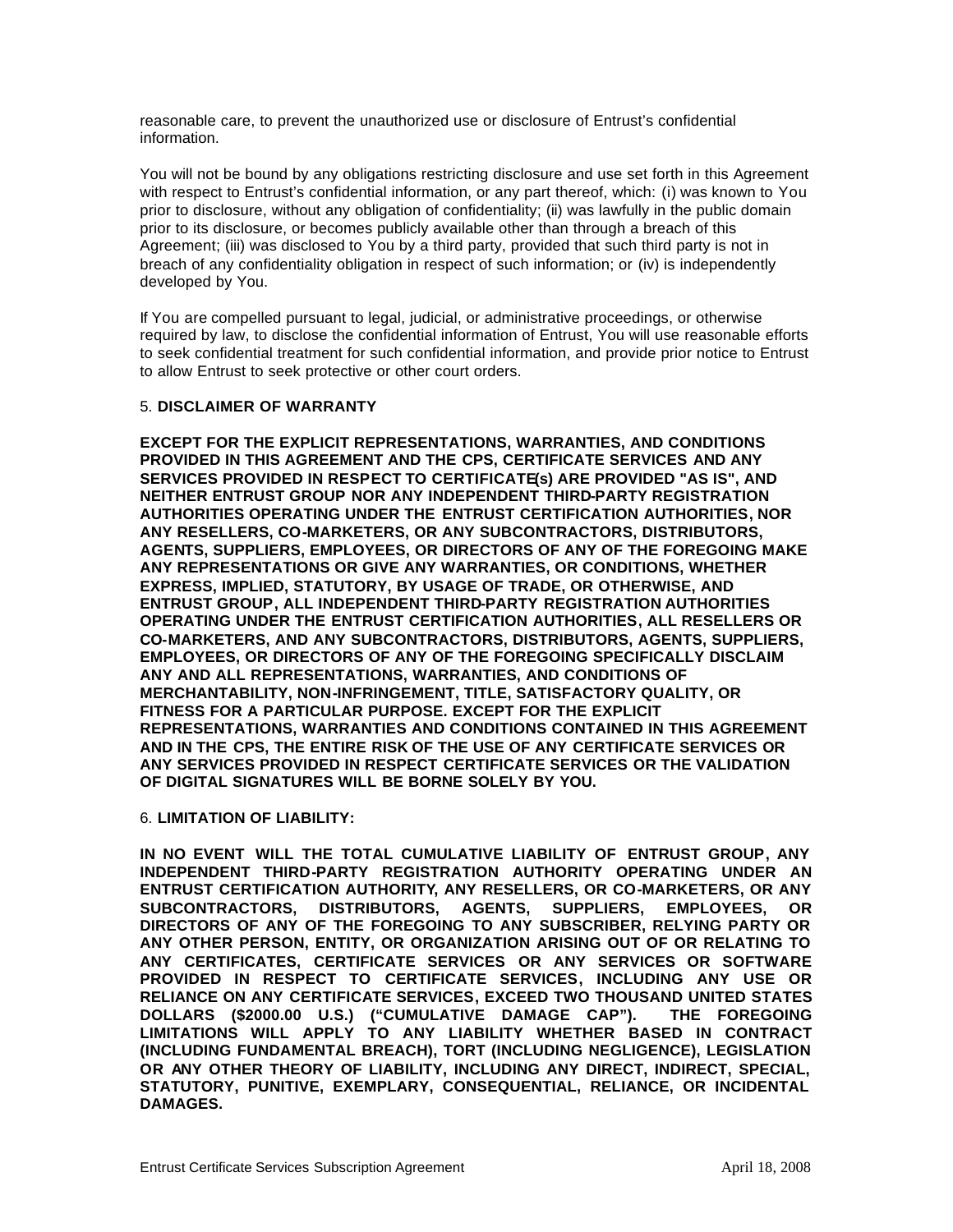**IN NO EVENT WILL ENTRUST GROUP OR ANY INDEPENDENT THIRD-PARTY REGISTRATION AUTHORITY OPERATING UNDER AN ENTRUST CERTIFICATION AUTHORITY, OR ANY RESELLERS, CO-MARKETERS, OR ANY SUBCONTRACTORS, DISTRIBUTORS, AGENTS, SUPPLIERS, EMPLOYEES, OR DIRECTORS OF ANY OF THE FOREGOING BE LIABLE FOR ANY INCIDENTAL, SPECIAL, STATUTORY, PUNITIVE, EXEMPLARY, INDIRECT, RELIANCE, OR CONSEQUENTIAL DAMAGES (INCLUDING, WITHOUT LIMITATION, DAMAGES FOR LOSS OF BUSINESS, LOSS OF BUSINESS OPPORTUNITIES, LOSS OF GOODWILL, LOSS OF PROFITS, BUSINESS INTERRUPTION, LOSS OF DATA, LOST SAVINGS OR OTHER SIMILAR PECUNIARY LOSS) WHETHER ARISING FROM CONTRACT (INCLUDING FUNDAMENTAL BREACH), TORT (INCLUDING NEGLIGENCE), LEGISLATION OR ANY OTHER THEORY OF LIABILITY.** 

**THE FOREGOING LIMITATIONS WILL APPLY NOTWITHSTANDING THE FAILURE OF ESSENTIAL PURPOSE OF ANY LIMITED REMEDY STATED HEREIN AND EVEN IF ENTRUST GROUP OR ANY INDEPENDENT THIRD-PARTY REGISTRATION AUTHORITY OPERATING UNDER AN ENTRUST CERTIFICATION AUTHORITY, OR ANY RESELLERS, CO-MARKETERS, OR ANY SUBCONTRACTORS, DISTRIBUTORS, AGENTS, SUPPLIERS, EMPLOYEES, OR DIRECTORS OF ANY OF THE FOREGOING HAVE BEEN ADVISED OF THE POSSIBILITY OF THOSE DAMAGES.**

**SOME JURISDICTIONS DO NOT ALLOW THE EXCLUSION OR LIMITATION OF LIABILITY FOR CONSEQUENTIAL OR INCIDENTAL DAMAGES, SO THESE LIMITATIONS SET FORTH ABOVE MAY NOT APPLY TO CERTAIN SUBSCRIBERS, RELYING PARTIES, OR OTHER PERSONS, ENTITIES, OR ORGANIZATIONS. THE DISCLAIMERS OF REPRESENTATIONS, WARRANTIES, AND CONDITIONS AND THE LIMITATIONS OF LIABILITY IN THIS AGREEMEMT CONSTITUTE AN ESSENTIAL PART OF THIS AGREEMENT. ALL SUBSCRIBERS, RELYING PARTIES, AND OTHER PERSONS, ENTITIES, AND ORGANIZATIONS ACKNOWLEDGE THAT BUT FOR THESE DISCLAIMERS OF REPRESENTATIONS, WARRANTIES, AND CONDITIONS AND LIMITATIONS OF LIABILITY, ENTRUST WOULD NOT ISSUE CERTIFICATE(S) TO SUBSCRIBERS AND NEITHER ENTRUST NOR ANY ANY INDEPENDENT THIRD-PARTY REGISTRATION AUTHORITIES OPERATING UNDER AN ENTRUST CERTIFICATION AUTHORITY, NOR ANY RESELLERS, CO-MARKETERS, OR ANY SUBCONTRACTORS, DISTRIBUTORS, AGENTS, SUPPLIERS, EMPLOYEES, OR DIRECTORS OF ANY OF THE FOREGOING WOULD PROVIDE SERVICES IN RESPECT TO CERTIFICATE SERVICES AND THAT THESE PROVISIONS PROVIDE FOR A REASONABLE ALLOCATION OF RISK.**

### 7. **Term**.

This Agreement will continue for the Subscription Term, however, it will terminate if You, Your Affiliates, or Your Agents fail to comply with any of the material terms or conditions of this Agreement (including for the avoidance of any doubt, the CPS and in the case of EV SSL Certificates, the Guidelines). Entrust may also terminate this Agreement in its discretion with notice to You in order to comply with any third party licensing or other contractional or legal obligation to which Entrust is subject. This Agreement will terminate upon expiration of the Subscription Term or revocation by Entrust of all Certificates issued hereunder if such revocation occurs prior to the end of the Subscription Term. You must, upon such expiration cease all use of Your Certificate Services and remove any Certificates issued under this Agrement it from the devices and/or software in which it has been installed. The provisions entitled Representations, Warranties And Additional Obligations, Disclaimer of Warranties, Limitation of Liability, Term, Severability, Audit Right, Third Party Beneficiaries, Entire Agreement, and those provisions of the CPS that are designated as surviving termination will continue in force even after any termination or expiration of this Agreement. All payment obligations will survive termination.

### 8. **Severability**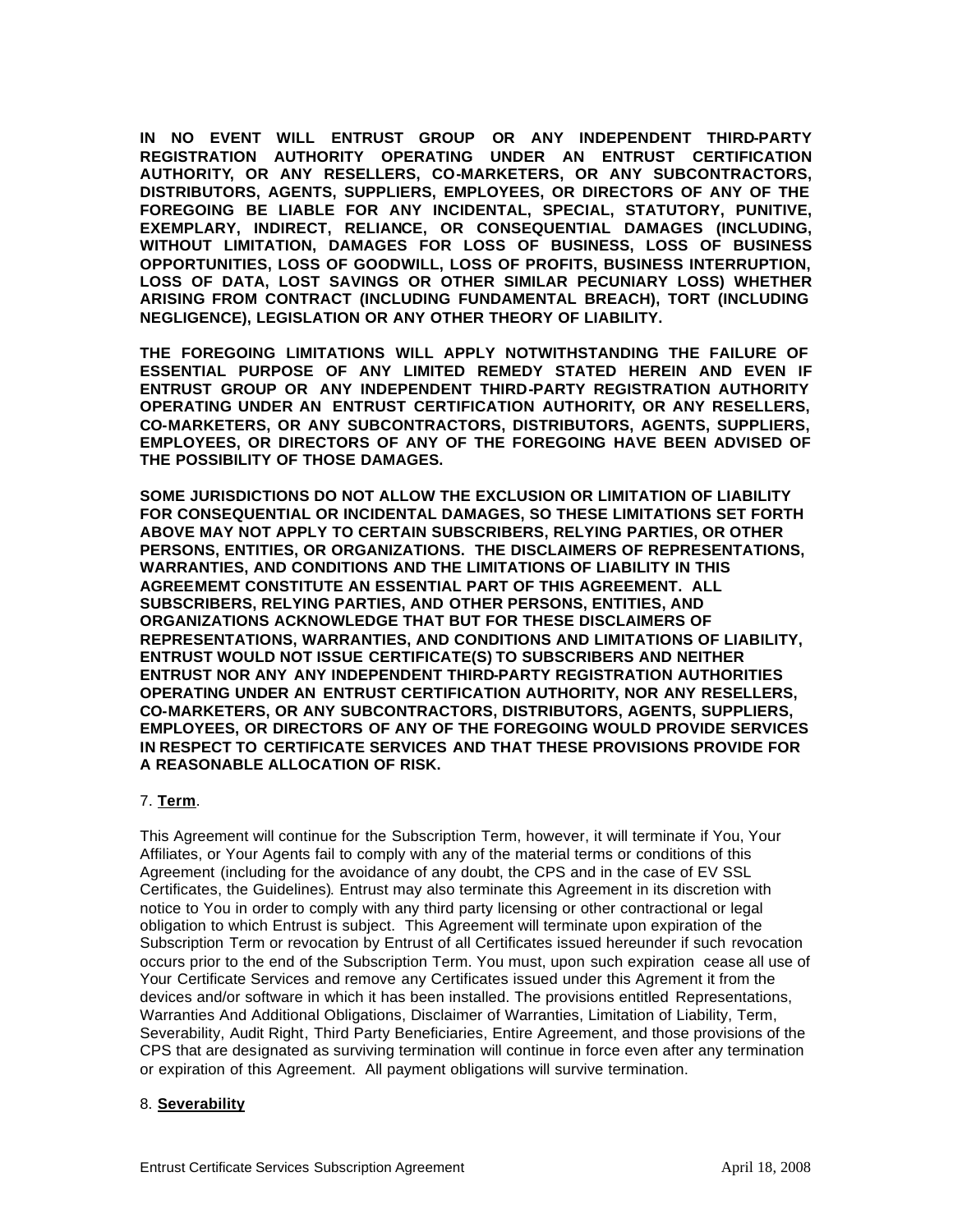Whenever possible, each provision of this Agreement, the CPS, any other agreements will be interpreted in such manner as to be effective and valid under applicable law. If the application of any provision of this Agreement, the CPS, any other agreements or any portion thereof to any particular facts or circumstances will be held to be invalid or unenforceable by an arbitrator or court of competent jurisdiction, then (i) the validity and enforceability of such provision as applied to any other particular facts or circumstances and the validity of other provisions of this Agreement, the CPS, or any other agreements will not in any way be affected or impaired thereby, and (ii) such provision will be enforced to the maximum extent possible so as to effect its intent and it will be reformed without further action to the extent necessary to make such provision valid and enforceable.

**FOR GREATER CERTAINTY, IT IS EXPRESSLY UNDERSTOOD AND AGREED THAT EVERY PROVISION OF THIS AGREEMENT, THE CPS, AND ANY OTHER AGREEMENTS THAT DEALS WITH (I) LIMITATION OF LIABILITY OR DAMAGES, (II) DISCLAIMERS OF REPRESENTATIONS, WARRANTIES, CONDITIONS, OR LIABILITIES, OR (III) INDEMNIFICATION, IS EXPRESSLY INTENDED TO BE SEVERABLE FROM ANY OTHER PROVISIONS OF THIS AGREEMENT, THE CPS, AND ANY OTHER AGREEMENTS AND WILL BE SO INTERPRETED AND ENFORCED.**

### 9. **Third Party Databases and D-U-N-S® Number**.

In performing limited verification Entrust (or a subcontractor acting on behalf of Entrust (a "Subcontractor")) may determine whether the organizational identity, address, and domain name provided with Your Certificate Services Application are consistent with information contained in third-party databases (the "Databases"), which may include the Dun & Bradstreet Inc. ("D&B") database. Entrust or a Subcontractor may perform an investigation which may attempt to confirm Your business name, street address, mailing address, telephone number, line of business, year started, number of employees, CEO, telephone number and Your business existence. You may be assigned a D-U-N-S® Number if Entrust or its Subcontractor is able to procure independent confirmation that Your business exists at the address included in Your Certificate Services Application. You acknowledge that some of the information submitted to obtain Certificate Services and/or a D-U-N-S® Number may become included in the Databases. This information will only include: business name, street address, mailing address, telephone number (outside source), line of business, year started, number of employees, CEO, telephone number and Your business existence. You acknowledge that the foregoing information as contained in the Databases may be licensed by Entrust or its Subcontractor to third parties who may offer You business products and services.

### 10. **Use of the Entrust Secured Site-Sea**l.

Subject to the terms and conditions of this Agreement, You may use Your Certificate Services with the Entrust Secured Site-Seal; provided, however that (i) Entrust delivers to You the Entrust Secured Site-Seal together with, or in conjunction with, Your Certificate Services; and (ii) **BY CLICKING THE "ACCEPT" ICON BELOW AND BY USING THE ENTRUST SECURED SITE-SEAL, YOU AGREE TO BE BOUND BY THE TERMS AND CONDITIONS OF THE ENTRUST SECURED SITE-SEAL LICENSE AGREEMENT SET FORTH AT** http://www.entrust.net/cps**.**

# 11. **Third Party Beneficiaries**

You expressly acknowledge that Microsoft and each member of the Entrust Group are express third party beneficiaries, and may enforce this Agreement and the CPS against Enterprise and rely on all terms of this Agreement and the CPS.

# 12. **Audit Right**.